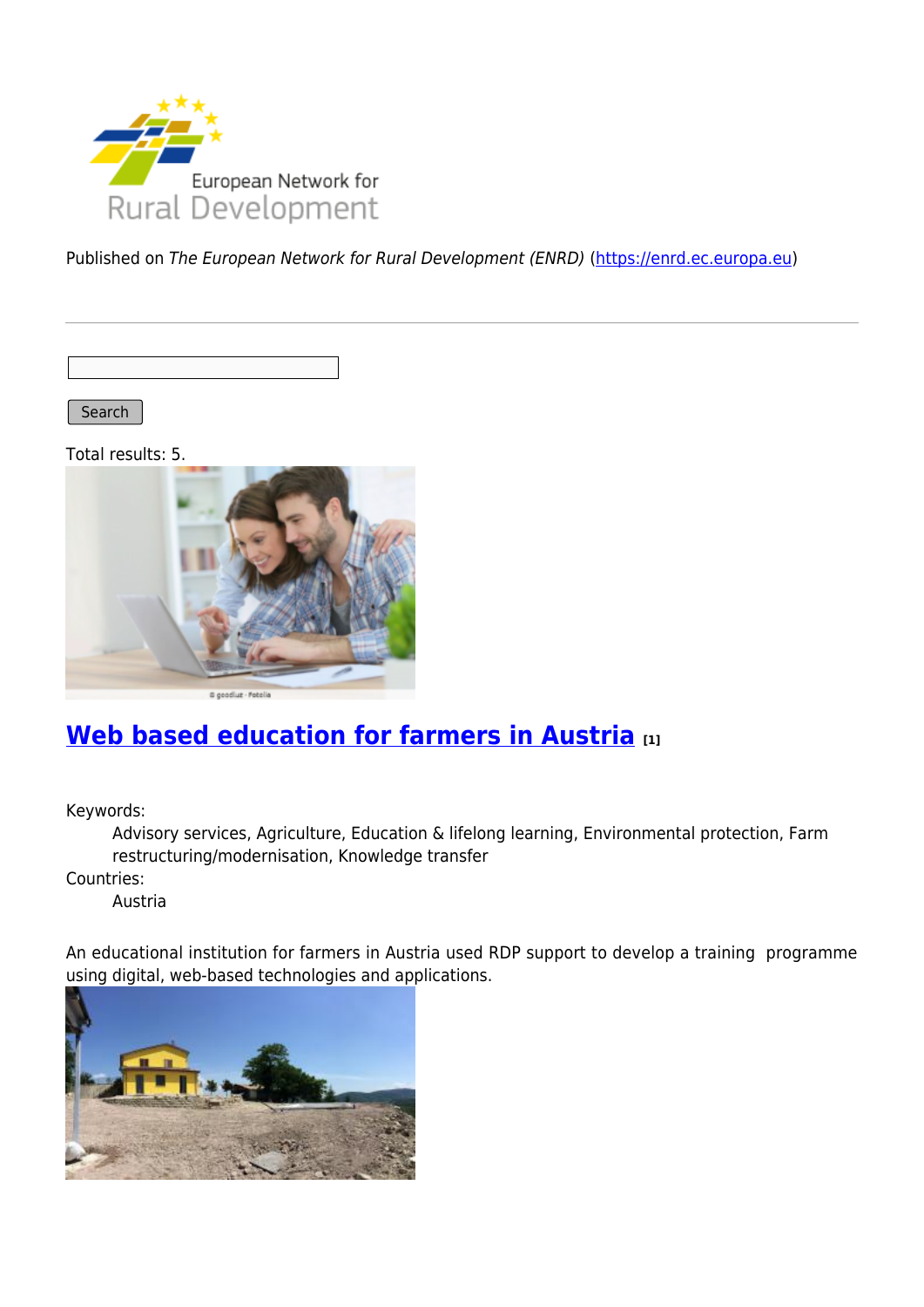## **[Diversifying a young female farmer's income by investing in](https://enrd.ec.europa.eu/projects-practice/diversifying-young-female-farmers-income-investing-farm-tourism_en) [farm tourism](https://enrd.ec.europa.eu/projects-practice/diversifying-young-female-farmers-income-investing-farm-tourism_en) [2]**

Keywords: Agriculture, Diversification, Entrepreneurship, Tourism, Women, Young farmers Countries:

Italy

A young female farmer decided to renovated an old building on the family farm and offer accommodation for tourists.



# **[Diversifying a farm's income by investing in agro-tourism](https://enrd.ec.europa.eu/projects-practice/diversifying-farms-income-investing-agro-tourism_en) [3]**

Keywords: Agriculture, Diversification, Entrepreneurship, Tourism Countries: Italy

A family farm decided to diversify and supplement its income by investing in agri-tourism.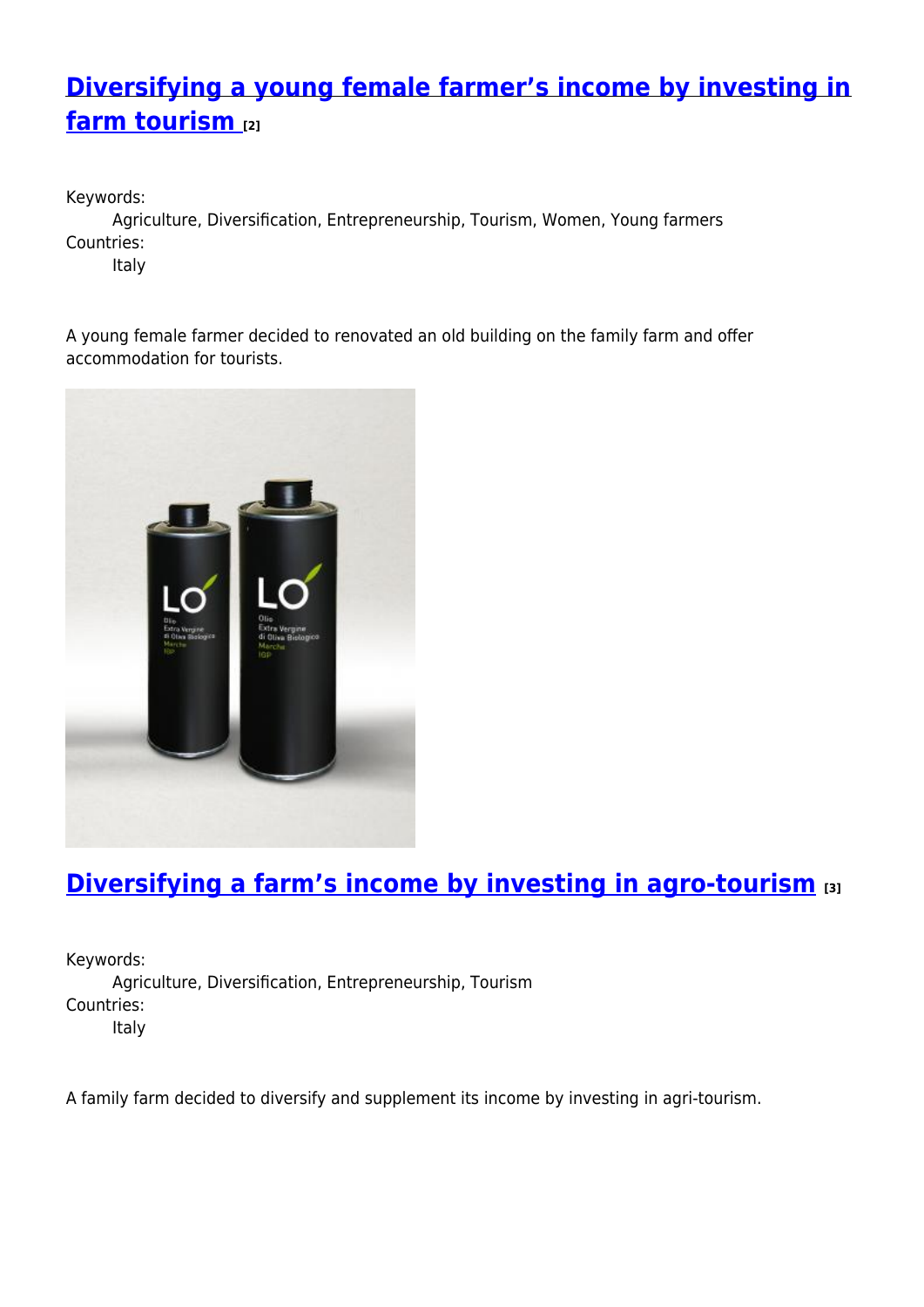

## **[Mein Hof, Mein Weg - My Farm, My Way](https://enrd.ec.europa.eu/projects-practice/mein-hof-mein-weg-my-farm-my-way_en) [4]**

Keywords:

Agriculture, Competitiveness, Innovation, Networking Countries:

Austria

"My Farm, My Way" is a web platform that allows farmers to exchange ideas and innovative practices and get to learn from each other.



### **[Expanding the Uuskaubi herb business in Estonia](https://enrd.ec.europa.eu/projects-practice/expanding-uuskaubi-herb-business-estonia_en) [5]**

Keywords:

Added value, Farm restructuring/modernisation, Rural SMEs Countries:

Estonia

A small Estonian organic farm used EAFRD funding to scale up its production of herbs by investing in new machinery and upgrading buildings to help the business to grow.